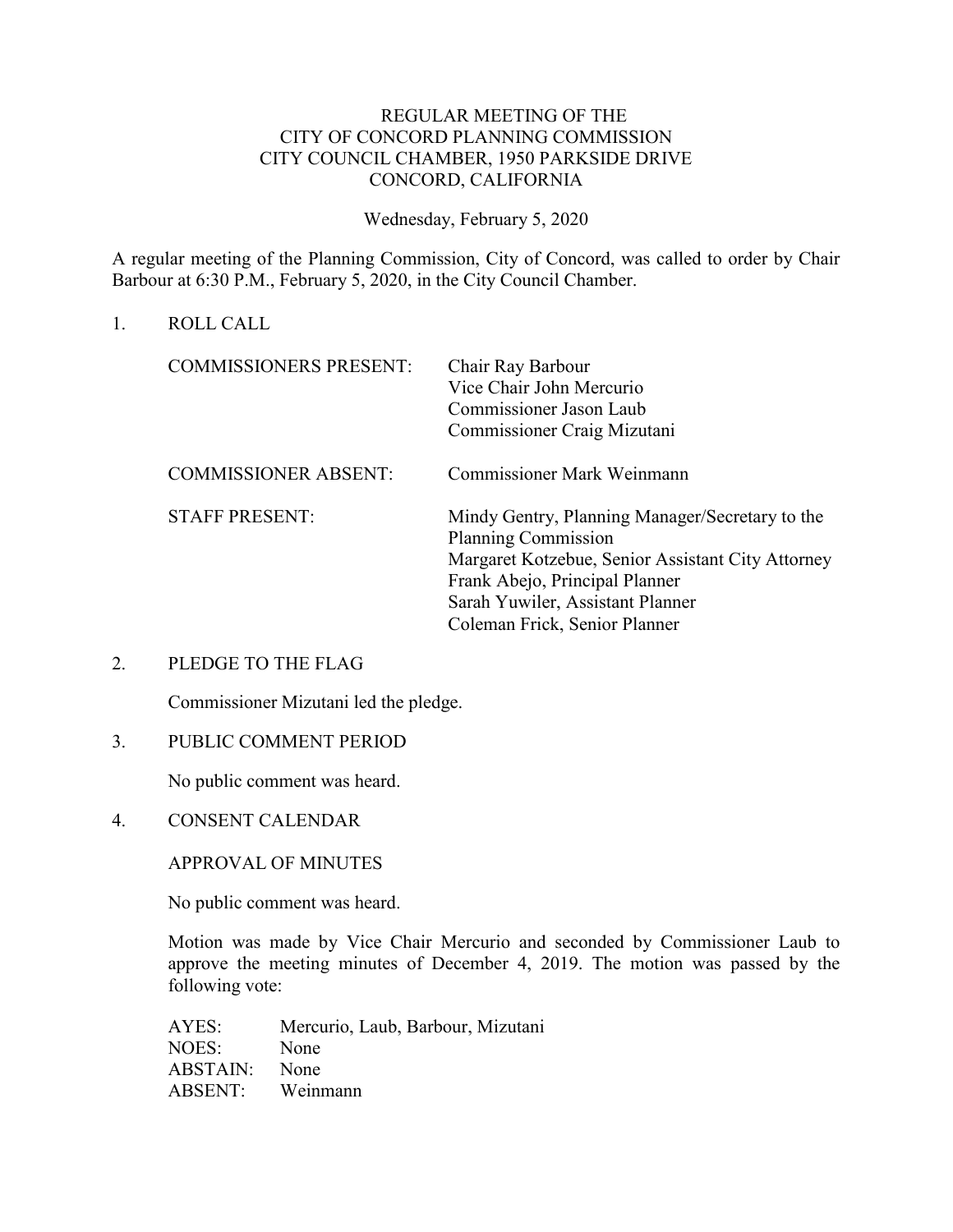# 5. PUBLIC HEARINGS

**T-Mobile at 1477 Babel Lane Appeal (PL20004 – AP) –** Appeal of the Zoning Administrator's approval of a Minor Use Permit application (PL18243 – MP) to construct a 40-foot tall monopine with six (6) panel antennas, three (3) remote radio units (RRUs), and equipment enclosure at 1477 Babel Lane. The General Plan designation is Medium Density Residential; Zoning classification is RM (Residential Medium Density); APN: 105-091-021. CEQA: Categorically exempt pursuant to CEQA Guidelines Sections 15303 (New Construction), and 15332 (Infill Development Projects). **Project Planner: Sarah Yuwiler @ (925) 671-3465**

Sarah Yuwiler, Assistant Planner, gave a presentation and answered questions from the Planning Commission pertaining to:

- the changes to the benched resolution
- protected trees and tree heights
- the applicant's options based on the Commission's decision
- whether other telecommunication sites were studied

Scott Dunaway, the applicant for T-Mobile, gave a presentation and introduced T-Mobile engineer, Wendelio, to explain the coverage maps.

Commissioner Laub asked a question regarding the value pertaining to co-locating on a site and the difference between a macro site and a micro site. He also asked staff about the Commission's ability to deny a macro site and push towards a micro site.

Vice Chair Mercurio asked the applicant for clarification of the numbers on the coverage maps.

Commissioner Mizutani asked the applicant if, based on the maps provided, there is still inadequate cell coverage in Concord and asked if the sphere of influence map takes the existing antennas into consideration.

Chair Barbour asked for clarification on the difference between handoffs and dropped calls and how they relate to each other, capacity, how the coverage maps are created, and whether the applicant looked at additional sites.

Public Comment

No public comment was heard.

Motion was made by Commissioner Laub and seconded by Commissioner Mizutani to adopt Resolution 20-04PC denying the appeal and further upholding the Zoning Administrator's approval of the T-Mobile Monopine Wireless Facility Minor Use Permit, subject to the Conditions of Approval set forth in Attachment A to the benched Resolution 20-04PC. The motion was passed by the following vote:

AYES: Laub, Mizutani, Barbour, Mercurio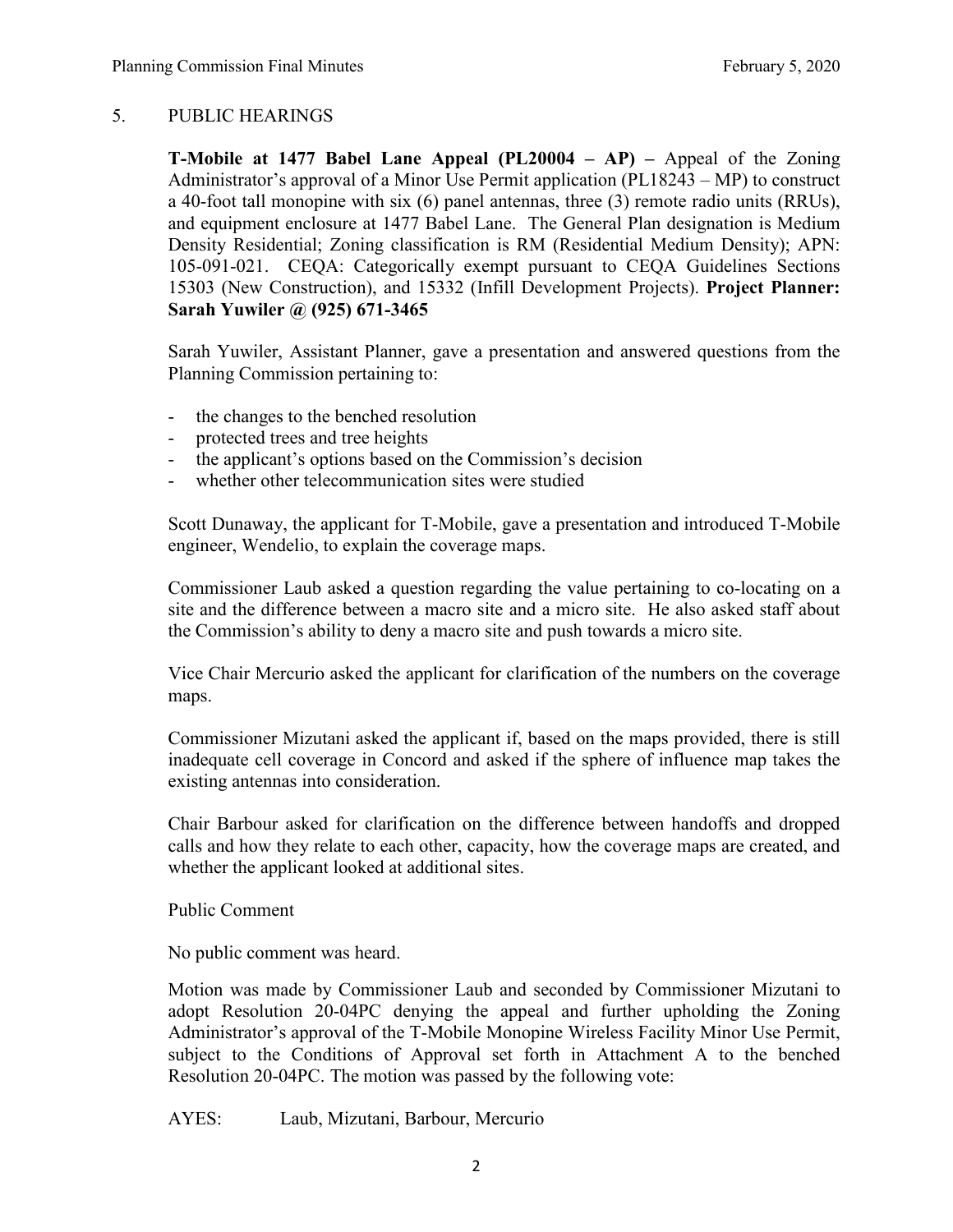NOES: None ABSTAIN: None ABSENT: Weinmann

**City of Concord Development Code Update – Cannabis Regulations –** Public hearing to consider adoption of Resolution 20-01PC, recommending the City Council amend the Development Code through text amendments to the land use tables (18.30-18.60), Commercial Cannabis Overlay District (18.110), Signs (18.180), Development Agreements (18.460), and General Terms (18.20), relating to commercial cannabis regulation. CEQA: Not a "project" under CEQA Guidelines Sections 15060(c), 15378 and Public Resources Code 21065; in the alternative, if deemed a "project," exempt pursuant to Section 15061(b)(3) and CEQA does not apply under Business and Professions Code Section 26055(h). **Project Planner: Coleman Frick @ (925) 671- 3281**

Coleman Frick, Senior Planner, gave a presentation and answered questions from the Commission pertaining to:

- a day care use (or sensitive use) in relation to the proposed buffer zone
- development agreements
- whether the buffer zones are state requirements and how it relates to storefront retail
- clarification on the Request for Proposal process
- distinction between the Type 11 and 13 distribution
- signage

## Public Comment

Matt Light asked the Commission to include in its recommendation to Council that the Request for Proposal give consideration to individuals who have participated with the City throughout this process.

Motion was made by Commissioner Laub and seconded by Commissioner Mercurio to adopt Resolution 20-01PC, recommending City Council amend the Development Code with text amendments to the land use tables (18.30-18.60), Commercial Cannabis Overlay District (18.110), Signs (18.180), Development Agreements (18.460), and General Terms (18.20), relating to commercial cannabis regulation with the benched map. The motion was passed by the following vote:

| AYES:    | Laub, Mercurio, Barbour, Mizutani |
|----------|-----------------------------------|
| NOES:    | None                              |
| ABSTAIN: | <b>None</b>                       |
| ABSENT:  | Weinmann                          |

#### 6. COMMISSION CONSIDERATIONS

Commissioner Laub asked staff to look into the Argent approval as the maintenance of the site is not in conformance with the conditions of approval.